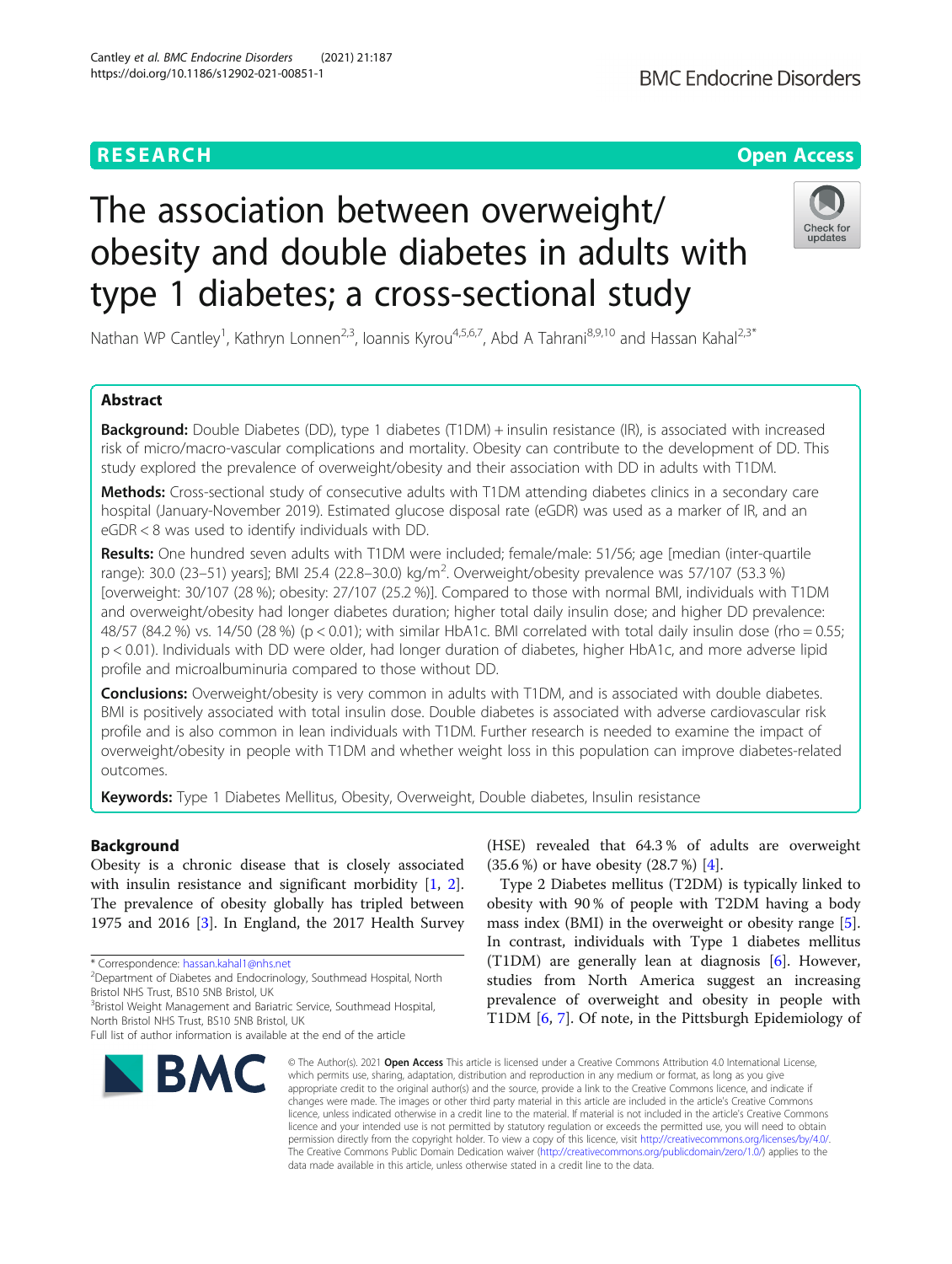Diabetes Complications study, 42 % of adults with T1DM were overweight and 22.7 % had obesity after 18 years of follow up  $[6-8]$  $[6-8]$  $[6-8]$  $[6-8]$ . Despite such studies, data on the prevalence of overweight and obesity in individuals with T1DM from other populations/cohorts remain limited. Interestingly a recent review suggested that obesity may be a contributing factor to the increasing incidence of T1DM [\[9](#page-6-0)].

Double diabetes (DD) is a term introduced to describe individuals with T1DM who also have features of insulin resistance [[10\]](#page-6-0). Whilst there have been different definitions for DD, estimated glucose disposal rate (eGDR) has recently been proposed as a good marker of insulin resistance that is easy to measure in clinical practice [[10\]](#page-6-0). As such, a cut-off eGDR value of  $< 8$  in people with T1DM has been proposed to identify individuals with DD [[10\]](#page-6-0). DD is associated with increased risk of microand macrovascular complications, as well as higher cardiovascular disease (CVD) and all-cause mortality [[10](#page-6-0), [11\]](#page-6-0).

Given the paucity of relevant data, this study aimed to examine the prevalence of overweight and obesity in adult individuals with T1DM. A secondary study aim was to examine the associations between overweight/ obesity and DD in this population.

# Methods

We conducted a cross-sectional study examining consecutive adults with T1DM who attended the Young Adult Diabetes Clinic (individuals with age between 18 and 25 years) and the General Adult Diabetes Clinic (individuals > 25 years old) between 1st January and 25th November 2019 at Southmead Hospital, North Bristol NHS Trust, Bristol, UK. All investigations were performed as part of routine clinical care. The Patient Safety, Assurance and Audit (PSAA) committee at North Bristol NHS Trust (the ethics committee at the trust which approves clinical audits) approved this audit (audit number: CA8757). Consent was not needed as this was a retrospective audit performed as part of a service evaluation, rather than a research study – this was approved by the PSAA committee. Only clinically available data, as part of routine care, was included in the audit. The reporting of the study was carried out in accordance with STrengthening the Reporting of OBservational studies in Epidemiology (STROBE) guidelines on observational studies.

The T1DM diagnosis was determined based on the age of diagnosis, presence of T1DM-related autoantibodies (GAD, IA-2, and zinc 8 transporter), the measurement of urinary or blood c-peptide, and history of diabetic ketoacidosis in accordance with the Association of British Clinical Diabetologists (ABCD) criteria for diagnosing T1DM [[12](#page-6-0)]. Participants were included in

the study if they fulfilled any of the following criteria: (1) low urine or blood c-peptide, regardless of age of diagnosis; (2) two or more positive T1DM-related autoantibodies, regardless of age of diagnosis; (3) one positive T1DM-related autoantibody, and diagnosed < 30 years of age; (4) history of diabetic ketoacidosis (DKA), and diagnosed < 30 years of age; (5) diagnosed < 20 years of age, regardless of T1DM-related autoantibody status. Participants with T2DM, maturity onset diabetes of the young (MODY), diabetes secondary to underlying medical conditions (e.g. due to pancreatitis or steroid induced diabetes), and individuals where the diabetes diagnosis was not clear or yet confirmed were excluded from this study.

Overweight was defined as a BMI of  $25-29.9$  kg/m<sup>2</sup>, and obesity as a BMI  $\geq$  30 kg/m<sup>2</sup>. For people of Asian ethnic background, BMI cut-offs of  $23-27.4$  kg/m<sup>2</sup> and  $\geq$  27.5 kg/m<sup>2</sup> were used to identify people with overweight and obesity, respectively [[13\]](#page-6-0).

Participants' data including height, weight, blood pressure, medications and past medical history, as well as biochemistry information including lipid profile and haemoglobin A1c (HbA1c – measured by high performance liquid chromatography) were collected from electronic Participants' records. Hypertension was defined as recorded blood pressure > 140/90mmHg; use of blood pressure lowering medications; or a documented relevant diagnosis in the electronic Participant record [\[14](#page-6-0)]. Estimated glucose disposal rate (eGDR) was calculated as a validated proxy of insulin resistance based on the following formula:  $eGDR = 19.02 - (0.22 \times BMI [kg/m<sup>2</sup>)$ –  $(3.26 \times hypertension status [yes = 1, no = 0])$  –  $(0.61 \times$ HbA1c [converted from IFCC mmol/mol to NGSP %]) [[10\]](#page-6-0). An eGDR value of  $< 8$  was used to identify individuals with DD [\[10\]](#page-6-0). Data were collected, anonymised and stored on a secure NHS computer in line with data protection guidelines.

#### Statistical analysis

Data are presented as median and interquartile range (IQ) or numbers (percentages), unless stated otherwise. Data were checked for normality using Histogram and Shapiro-Wilk test. Between groups comparisons, normal BMI vs. overweight/obesity, were assessed using the Mann-Whitney U test, or chi-square for frequencies. Correlations were assessed using Spearman rank-order correlation coefficient, as appropriate. A p-value of < 0.05, 2-tailed, was considered statistically significant. Data were analysed using PASW statistics 26 package (SPSS Inc., Chicago, USA) [\[15](#page-6-0)].

# Results

In total, 198 individuals with diabetes were reviewed in the participating diabetes clinics during the study period.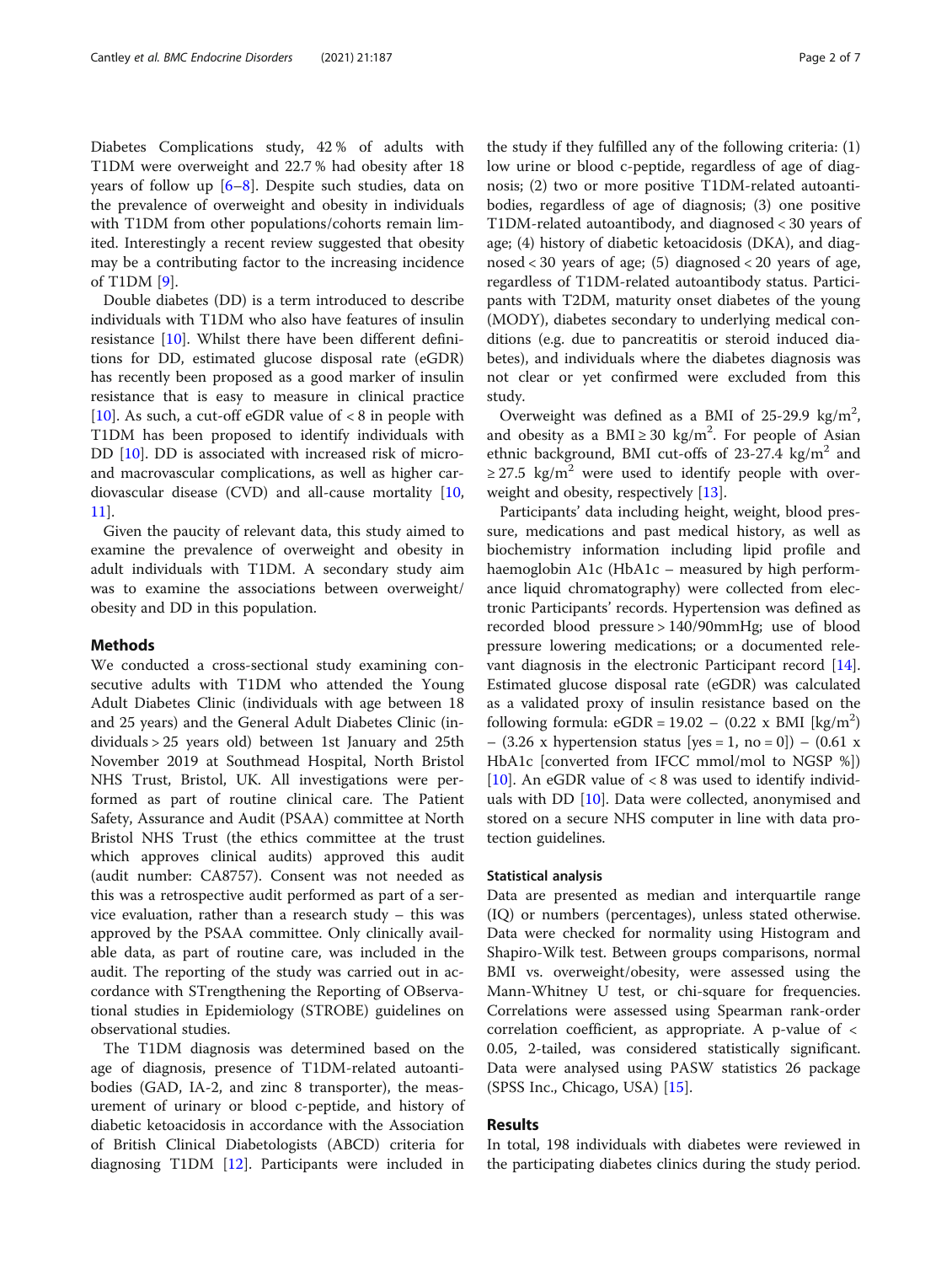Of those, 107 were eligible for inclusion (Fig. 1). Table [1](#page-3-0) summarizes demographics and pertinent clinical characteristics for the entire study cohort and by weight subgroup category (normal BMI, overweight, and obesity).

The study population was mainly of young adults with balanced numbers of men and women and long diabetes duration > 10 years. Ethnicity was documented in 72 participants (72/107; 67.3 %); of those with documented ethnicity, one Participant was of Asian ethnic background (1/72; 1.4 %), and the rest were White Caucasian (71/72; 98.6 %). Participants with overweight/obesity were older, had higher total daily insulin dose, and higher prevalence of hypertension compared to normal BMI. HbA1c and lipid profile were similar between Participants with normal weight and those with overweight/ obesity.

The prevalence of overweight/obesity was 57/107 (53.3 %) [overweight: 30/107 (28 %); and obesity: 27/107 (25.2 %)]. A moderate association between increasing BMI and total daily insulin dose (rho =  $0.55$ , p <  $0.01$ ) was noted (Table [2\)](#page-3-0).

The prevalence of DD in the study cohort was 62/107 (57.9 %). There was a strong relationship between BMI and DD prevalence (Table [1\)](#page-3-0), and all study Participants with T1DM and obesity had DD (27/27, 100 %). Individuals with DD were older, had longer duration of diabetes, higher HbA1c despite higher total insulin doses, more adverse lipid profile and more microalbuminuria compared to those without DD. A comparison between

individuals with and without DD is summarised in Table [3.](#page-4-0) The relative risk (RR) of having DD in the presence of hypertension, elevated Hba1c (> 8 %, 65mmol/ mol) or elevated BMI  $(>25 \text{ kg/m}^2)$  was 2.07 (95% CI: 1.67–2.57;  $p < 0.0001$ ), 2.03 (95 % CI: 1.25–3.29;  $p =$ 0.0042) and 3.12 (95% CI:  $1.97-4.94$ ;  $p < 0.0001$ ), respectively.

Surprisingly, a quarter of lean individuals with T1DM had evidence of DD. A comparison between lean individuals with and without DD is summarised in Table [4](#page-5-0). Lean individuals with DD, compared to those without, took similar total daily insulin dose, but were older, had higher HbA1c, and more microalbuminuria (Table [4](#page-5-0)).

# **Discussion**

This study highlights the high prevalence of overweight and obesity in adults with T1DM. The prevalence of overweight/obesity in our study sample (53.3 %, median age of 30 years) is close to the prevalence of overweight/ obesity within the 25–34 year age group in the general population in England (54.0 %) [\[4](#page-6-0)]. Furthermore, the proportion of adults with T1DM who had obesity in our cohort (25.7 %) is similar to that reported by Conway et al. in North America (22.7 %) [\[7](#page-6-0)]. This suggests that people with T1DM are at similar risk to obesity as the general population. This requires more attention, and highlights the need for more research to better understand the clinical consequences of overweight/obesity in T1DM and the impact of treatment strategies.

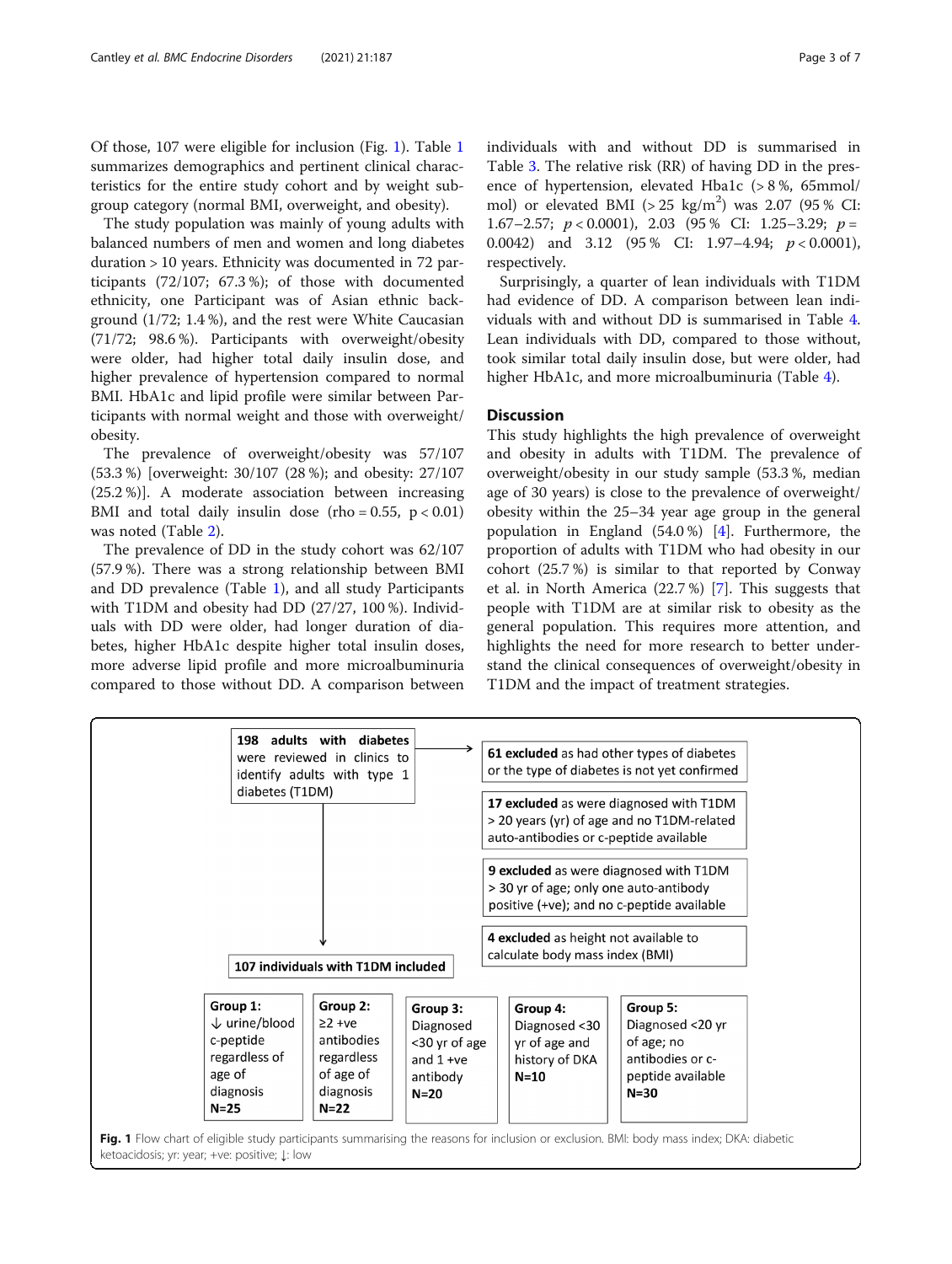<span id="page-3-0"></span>Table 1 Selected key study relevant demographic and clinical characteristics of the entire study cohort of adults with type 1 diabetes (T1DM), and by weight sub-group based on body mass index (BMI). Data are presented as median and interquartile range (IQ), and as percentages for frequencies. An estimated glucose disposal rate (eGDR) cut-off value of <8 was applied to identify individuals with double diabetes (T1DM combined with insulin resistance). Microalbuminuria was defined as urine albumin/ creatinine ratio >3 mg/mmol. Hypertension was defined as blood pressure >140/90 mmHg or a documented relevant diagnosis in the electronic Participant record. ACEI, angiotensin-converting-enzyme inhibitors; ARB, Angiotensin II receptor blockers; BMI: body mass index; eGDR: estimated glucose disposal rate; HbA1c: haemoglobin A1c. \*p-value <0.05 for overweight/obesity vs. normal BMI.

| Selected study relevant    | <b>Entire study</b><br>$cohort(n=$<br>107) | Sub-group              |                        |                   |                          |  |
|----------------------------|--------------------------------------------|------------------------|------------------------|-------------------|--------------------------|--|
| characteristics            |                                            | Normal $BMI(n=50)$     | Overweight (n=30)      | Obesity $(n=27)$  | Overweight/obesity(n=57) |  |
| Age at clinic (years)      | 30.0 (23.0-49.5)                           | 26.0 (22.0-47.3)       | 30.5 (23.0-54.0)       | 38.0 (25.0-51.0)  | 34 (23.5-51.0)           |  |
| Age at diagnosis (years)   | 17.0 (11.0-27.0)                           | 18.0 (11.0-27.5)       | 18.0 (11.8-28.3)       | 15.0 (7.0-25.0)   | 17.0 (9.0-27.5)          |  |
| Diabetes duration (years)  | $12.0(5.5-23.5)$                           | $9.5(4.0-17.0)$        | 12.0 (7.5-25.0)        | 19.0 (10.0-31.0)  | 15.0 (9.0-27.0)*         |  |
| Female [n (%)]             | 51 (48)                                    | 22(44)                 | 15(50)                 | 14(52)            | 29(51)                   |  |
| Body weight (kg)           | 74.3 (63.6-87.4)                           | 63.8 (60.1 -73.7)      | 74.5 (68.5-81.9)       | 93.9 (87.4-111)   | 82.0 (74.0-95.7)*        |  |
| BMI ( $kg/m2$ )            | 25.4 (22.8-29.8)                           | 22.8 (20.6-23.9)       | 26.3 (25.8-27.7)       | 34.4 (31.2-37.8)  | 29.4 (26.1-34.3)*        |  |
| HbA1c (mmol/mol)           | 70.0 (62.0-80.0)                           | 70.0 (61.0-81.5)       | 70.5 (61.8-79.0)       | 70.0 (63.0-81.0)  | 70.0 (63-79.5)           |  |
| Total Insulin dose (units) | 49.0 (36.0-65.0)                           | 42 (30.9-53.8)         | 51.5 (34.8-65.5)       | 78.0 (60.0-120.0) | 60 (46.0-83.0)*          |  |
| Insulin dose (unit/kg/day) | $0.68$ $(0.53 - 0.89)$                     | $0.66$ $(0.48 - 0.76)$ | $0.67$ $(0.51 - 0.86)$ | $0.85(0.56-1.1)$  | $0.75$ (0.56-0.95)*      |  |
| Total Cholesterol (mmol/L) | $4.3(3.6-4.9)$                             | $4.2$ $(3.5-4.9)$      | $4.4(3.6-4.9)$         | $4.4$ (3.8-5.0)   | $4.4(3.6-5.0)$           |  |
| Triglyceride (mmol/L)      | $1.1(0.7-1.7)$                             | $1.0(0.7-1.4)$         | $1.2(0.7-1.8)$         | $1.3(0.9-2.0)$    | $1.3(0.8-1.8)$           |  |
| HDL Cholesterol (mmol/L)   | $1.4(1.2-1.8)$                             | $1.6(1.3-1.9)$         | $1.5(1.2-1.9)$         | $1.3(1.1-1.5)$    | $1.4$ $(1.1-1.7)$ *      |  |
| LDL Cholesterol (mmol/L)   | $2.3(1.7-2.9)$                             | $2.2(1.6-2.6)$         | $2.3(2.0-3.0)$         | $2.8(1.8-3.4)$    | $2.5(1.9-3.1)$           |  |
| Hypertension, [n (%)]      | 20 (19)                                    | 4(8)                   | 7(23)                  | 9(33)             | $16(28)$ *               |  |
| Statins [n (%)]            | 33(31)                                     | 11(22)                 | 8(27)                  | 14(52)            | 22 (39)                  |  |
| ACEI/ARB [n (%)]           | 22(21)                                     | 4(8)                   | 6(20)                  | 12(44)            | $18(32)^{*}$             |  |
| Metformin [n (%)]          | 9(8)                                       | 2(4)                   | 1(3)                   | 6(22)             | 7(12)                    |  |
| Microalbuminuria, [n (%)]  | 17(16)                                     | 5(10)                  | 5(17)                  | 7(26)             | 12(21)                   |  |
| eGDR                       | $7.4(5.7-8.7)$                             | $8.7(7.4-9.7)$         | $7.4(6.0-8.2)$         | $4.5(3.7-6.8)$    | 6.3 $(4.5-7.6)$ *        |  |
| Double diabetes, [n (%)]   | 62 (58)                                    | 14 (28)                | 21(70)                 | 27 (100)          | 48/57 (84)*              |  |

In addition, we found an association between the duration of T1DM and overweight/obesity. This is probably caused by similar factors that contribute to weight gain with increasing age, including reduced basal metabolic rate, fat free mass, and physical activity with ageing; and to hormonal changes that occur during the ageing process [\[16](#page-6-0)]. Moreover, we also noted that people with T1DM and overweight/obesity required higher doses of insulin to achieve similar glycaemic control to those with normal BMI. As insulin treatment may promote weight

gain in people with T2DM and T1DM [[17,](#page-6-0) [18\]](#page-6-0), this creates a vicious cycle in this population; where overweight/obesity will result in the need for more insulin to overcome insulin resistance, whilst injecting more insulin would promote weight gain. Subsequently, the relationship between insulin treatment and weight gain in people in T1DM is probably bi-directional, and adds further challenges to the management of diabetes in this population. Indeed, diabulimia, an eating disorder where a participant with T1DM does not inject insulin in order

Table 2 Correlation between study pertinent variables by Spearman rank-order correlation coefficient (rho). BMI, body mass index; HbA1c, haemoglobin A1c. \*P < 0.05 (2-tailed); \*\*P < 0.01 (2-tailed)

|                            | BMI $(kq/m^2)$ | Age at clinic (years) | Diabetes duration (years) | Total insulin dose (units) | HbA1c (mmol/mol) |
|----------------------------|----------------|-----------------------|---------------------------|----------------------------|------------------|
| BMI $(kq/m2)$              |                | $0.22*$               | $0.27***$                 | $0.55***$                  | 0.12             |
| Age at clinic (years)      |                |                       | $0.44***$                 | 0.02                       | 0.02             |
| Diabetes duration (years)  |                |                       |                           | 0.18                       | 0.01             |
| Total insulin dose (units) |                |                       |                           |                            | $0.20*$          |
| HbA1c (mmol/mol)           |                |                       |                           |                            |                  |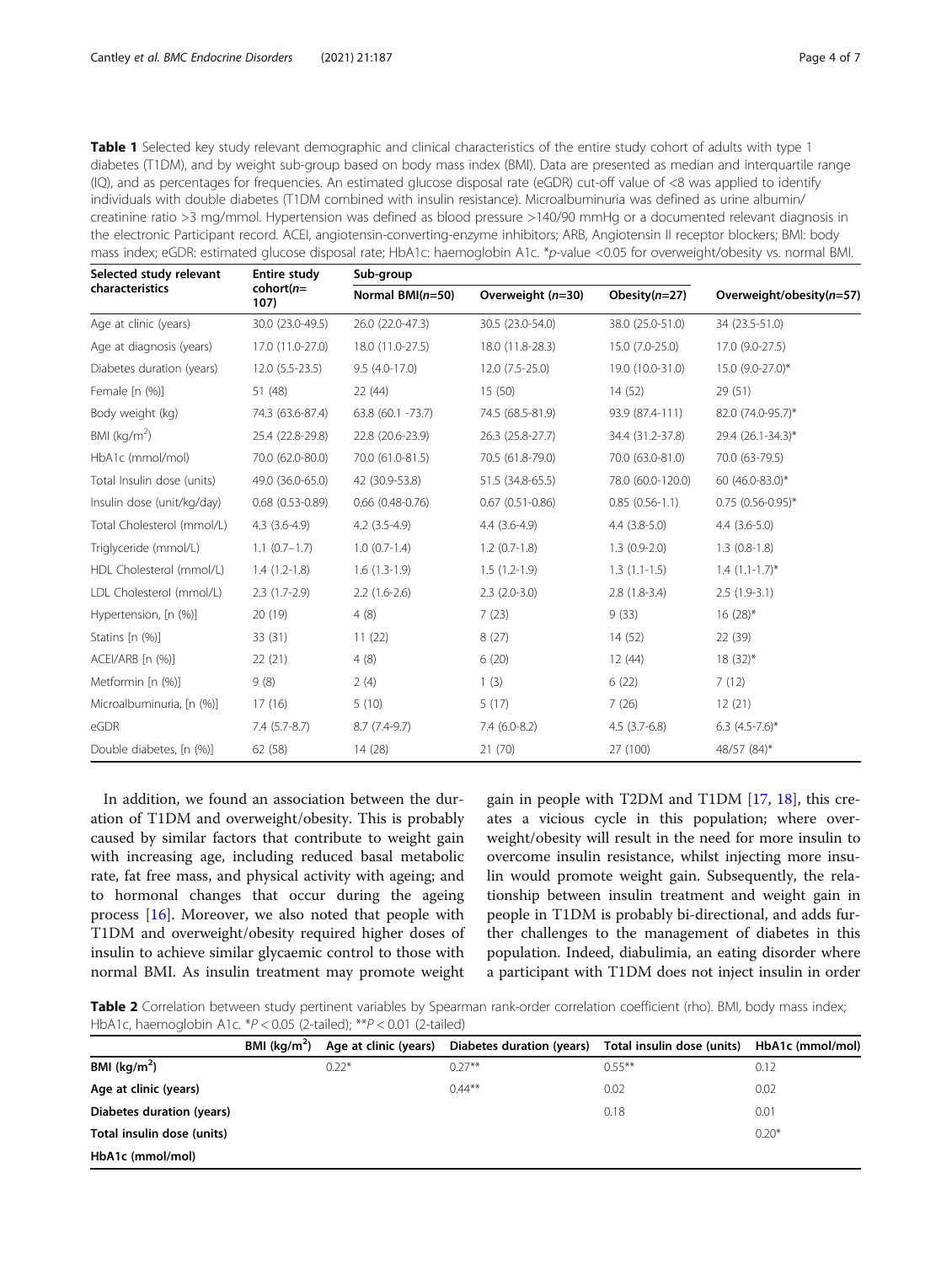<span id="page-4-0"></span>Table 3 A comparison between individuals with and without double diabetes. An estimated glucose disposal rate (eGDR) cutoff value of < 8 was applied to identify individuals with Double Diabetes (T1DM combined with insulin resistance). Data are presented as median and interquartile range (IQ), and as percentages for frequencies. Microalbuminuria was defined as urine albumin/creatinine ratio > 3 mg/mmol. Hypertension was defined as blood pressure > 140/90 mmHg; taking medications for hypertension; or a documented relevant diagnosis in the electronic Participant record. ACEI, angiotensin-convertingenzyme inhibitors; ARB, Angiotensin II receptor blockers; BMI: body mass index; eGDR: estimated glucose disposal rate; HbA1c: haemoglobin A1c. \*p-value < 0.05

| Selected study cohort      | <b>Double Diabetes</b> |                          |  |  |
|----------------------------|------------------------|--------------------------|--|--|
| characteristics            | No $(n = 45)$          | Yes $(n = 62)$           |  |  |
| Age at clinic (years)      | 24.0 (21.5-38.5)       | 37.0 (24.0-51.3)*        |  |  |
| Age at diagnosis (years)   | 18.0 (11.0-25.5)       | $16.5(9.0-29.0)$         |  |  |
| Diabetes duration (years)  | $9.0 (2.0 - 17.0)$     | 14.0 $(8.8 - 26.5)^*$    |  |  |
| Female [n (%)]             | 22 (49)                | 29 (47)                  |  |  |
| Body weight (kg)           | $64.0(61.1 - 74.3)$    | 80.5 (73.1-94.2)*        |  |  |
| BMI ( $kg/m2$ )            | 22.9 (20.7-24.3)       | 29.1 (25.3-34.1)*        |  |  |
| HbA1c (mmol/mol)           | 63.0 (53.5 - 73.0)     | 72.5 (66.8-87.0)*        |  |  |
| Total Insulin dose (units) | 42.0 (30.8-54.5)       | 57.0 (42.3-80.5)*        |  |  |
| Insulin dose (unit/kg/day) | $0.65(0.45 - 0.82)$    | $0.71$ $(0.56 - 0.93)$ * |  |  |
| Total Cholesterol (mmol/L) | $4.1(3.5-4.9)$         | $4.4(3.6-5.0)$           |  |  |
| Triglyceride (mmol/L)      | $0.9(0.6-1.3)$         | $1.3(0.9-1.8)$ *         |  |  |
| HDL Cholesterol (mmol/L)   | $1.6(1.3-1.9)$         | $1.4$ $(1.1-1.7)$ *      |  |  |
| LDL Cholesterol (mmol/L)   | $2.0(1.6-2.5)$         | $2.5(1.8-3.2)$           |  |  |
| Hypertension, [n (%)]      | 0(0)                   | $20(32)*$                |  |  |
| Statins [n (%)]            | 10(22)                 | 23 (37)                  |  |  |
| ACEI/ARB [n (%)]           | 3(7)                   | $19(31)^{*}$             |  |  |
| Metformin [n (%)]          | 5(11)                  | 9(15)                    |  |  |
| Microalbuminuria, [n (%)]  | 2(4.4)                 | $15(24)$ *               |  |  |
| eGDR                       | $8.9(8.5-10.0)$        | $6.1 (4.5 - 7.3)^*$      |  |  |

to lose weight, is a serious problem in those affected with significant risk of DKA and mortality [\[19](#page-6-0)]. Therefore, further research is needed to better understand the pathophysiology and consequences of overweight/obesity in people with T1DM [\[10,](#page-6-0) [20\]](#page-6-0).

Overall, three quarters of adults with T1DM who were at least overweight in our study had DD. This finding was even stronger in the study participants with obesity, with all these individuals having DD. Interestingly, a quarter of lean adults with T1DM also had DD. This could be due to age, lean individuals with DD where older than lean individuals without DD, while total daily insulin dose doesn't seem to be a factor. It could also be related to other unmeasured factors, for example, waist circumference, ethnicity, family history of insulin resistance, and physical activity. Notably, large observational studies suggest that individuals with DD have a higher risk of micro-/macro-vascular complications and mortality compared to people with T1DM without insulin resistance [\[10](#page-6-0)]. Our study also showed that DD was associated with microalbuminuria, hypertension and adverse lipid profile suggesting increased CVD risk. Subsequently, overweight/obesity is an extra burden on the health of people with T1DM, and, thus, interventions aiming to prevent weight gain and/or that promote weight loss might be beneficial in reducing the risk of diabetes complications in this population. However, there is a lack of data on interventions that are effective in promoting weight loss/weight maintenance in people with T1DM. Interventions such as very-low carbohydrate diet, glucagon-like peptide-1 (GLP-1) analogues, sodium–glucose cotransporter 2 (SGLT2) inhibitors, and bariatric surgery have been suggested by some research groups [\[21](#page-6-0)–[26\]](#page-6-0). SGLT2 inhibitors and GLP-1 analogues are widely used in people with T2DM with favourable impact on weight  $[23]$  $[23]$ . In the DEPICT-1 study, the use of a SGLT2 inhibitor (Dapagliflozin 5.0 mg once a day) was accompanied by a 2.96 kg weight loss at 24 weeks compared to placebo in people with T1DM [\[25](#page-6-0)]. Similarly, in the Lira-1 trail the use of a GLP-1 analogue (Liraglutide 1.8 mg once a day) was associated with 6.8 kg weight loss compared to placebo in individuals with T1DM who were overweight [[26\]](#page-6-0). However, the experience in using GLP-1 analogues in people with T1DM remains limited [[23](#page-6-0), [24](#page-6-0)]; while the use and licensing of SGLT2 inhibitors in individuals with T1DM have been restricted due to the increased risk of diabetic ketoacidosis [\[23,](#page-6-0) [24\]](#page-6-0). In this respect, our study highlights the need for more research to identify effective weight management interventions, including establishing if the above anti-hyperglycaemic agents could be safe and effective for people with T1DM and overweight/obesity. Indeed, such weight loss interventions/treatments may also contribute to reduce the chronic inflammation present in T1DM [[27\]](#page-6-0), which may be further exacerbated by obesity.

#### Study Limitations

The findings should be considered within the context of the study limitations, including the cross sectional nature of the study that does not allow to ascertain causation, and the lack of power calculation. Due to the retrospective nature of the study, we did not have information on socio-economic, waist circumference, family history of insulin resistance, or physical activity. In addition, all patients were from a single centre, and people with type 1 diabetes on insulin pump therapy were not included. Subsequently, the generalisability of the study findings may have been affected by these limitations; however, the prevalence of obesity in our cohort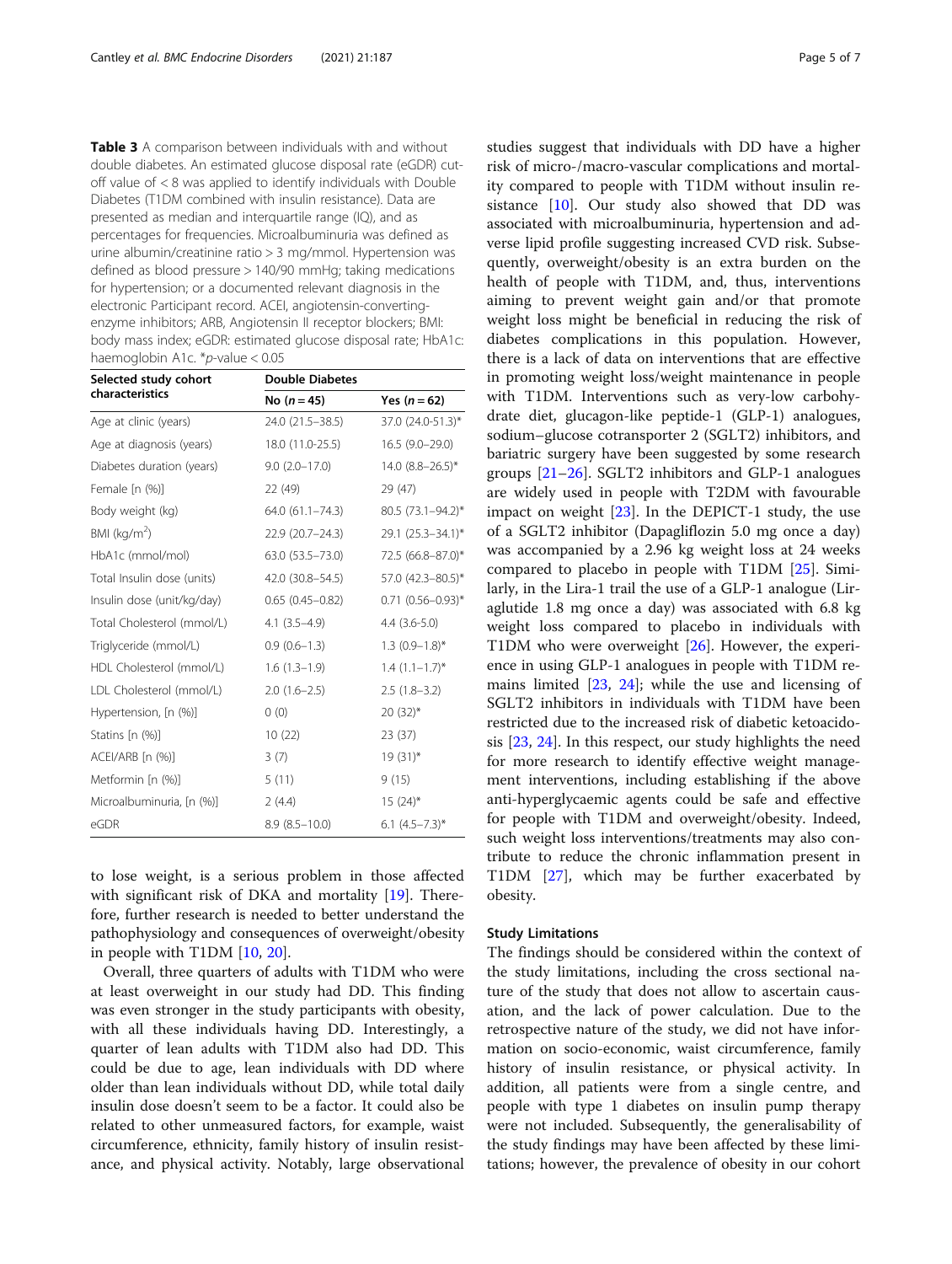<span id="page-5-0"></span>Table 4 A comparison between lean participants (normal BMI;  $n = 50$ ) with and without double diabetes. Data are presented as median and interquartile range (IQ), and as percentages for frequencies. ACEI, angiotensin-converting-enzyme inhibitors; ARB, Angiotensin II receptor blockers; BMI: body mass index; eGDR: estimated glucose disposal rate; HbA1c: haemoglobin A1c. \*p-value < 0.05

| Selected study cohort      | Double diabetes in participant with normal BMI |                     |  |
|----------------------------|------------------------------------------------|---------------------|--|
| characteristics            | No $(n = 36)$                                  | Yes $(n = 14)$      |  |
| Age at clinic (years)      | 24.5 (21.0-35.8)                               | 39.0 (23.0-63.8)*   |  |
| Age at diagnosis (years)   | 18.0 (11.0-24.5)                               | 17.0 (11.3-51.8)    |  |
| Diabetes duration (years)  | $9.0(2.0-17.0)$                                | $9.5(5.8 - 18.8)$   |  |
| Female [n (%)]             | 16(44)                                         | 6(43)               |  |
| Body weight (kg)           | 63.4 (60.3-73.1)                               | 67.3 (59.6 - 75.0)  |  |
| BMI ( $kg/m2$ )            | $22.6(20.1-23.5)$                              | 23.2 (22.0-24.6)    |  |
| HbA1c (mmol/mol)           | 65.0 (55.0-74.8)                               | 88.5 (70.8-105.3)*  |  |
| Total Insulin dose (units) | 42.0 (30.6-50.3)                               | 41.5 (31.5 - 58.3)  |  |
| Insulin dose (unit/kg/day) | $0.65(0.47 - 0.77)$                            | $0.68(0.50 - 0.76)$ |  |
| Total Cholesterol (mmol/L) | $3.8(3.4 - 4.9)$                               | $4.3(3.7-5.4)$      |  |
| Triglyceride (mmol/L)      | $0.9(0.7-1.3)$                                 | $1.3(0.8-1.6)$      |  |
| HDL Cholesterol (mmol/L)   | $1.6(1.3-1.9)$                                 | $1.6(1.4-2.0)$      |  |
| LDL Cholesterol (mmol/L)   | $2.0(1.6-2.5)$                                 | $2.2(1.9-3.0)$      |  |
| Hypertension, [n (%)]      | 0(0)                                           | 4 $(29)^*$          |  |
| Statins [n (%)]            | 7(19)                                          | 4(29)               |  |
| ACEI/ARB [n (%)]           | 2(6)                                           | 2(14)               |  |
| Metformin [n (%)]          | 4(11)                                          | 3(21)               |  |
| Microalbuminuria, [n (%)]  | 0(0)                                           | $5(36)^{*}$         |  |
| eGDR                       | $9.0(8.6 - 10.0)$                              | 7.1 $(5.6 - 7.4)^*$ |  |

of people with T1DM was similar to other observational studies from North America [[7\]](#page-6-0).

#### Funding

No funding was received to conduct this work.

# Conclusions

Overweight/obesity is very common in adults with T1DM, and is associated with double diabetes. BMI is positively associated with total daily insulin dose in this population. Double diabetes is associated with adverse cardiovascular risk profile and is also common in lean individuals with T1DM. Further research is needed to examine the impact of overweight/obesity in people with T1DM and whether weight loss in this population can improve diabetes-related outcomes.

#### Acknowledgements

Not applicable.

#### Authors' contributions

NC, contributed to the study design, data collection, analysis and interpretation, and writing of manuscript; KL, contributed to the study design, interpretation of data and writing of manuscript; IK and AAT contributed to data interpretation, and writing of manuscript; HK contributed to the research idea, study design, data collection, analysis and interpretation, and writing of manuscript. All authors contributed to and authorised the final version of the manuscript.

# Availability of data and materials

The datasets used and analysed during the current study are available from the corresponding author on reasonable request.

# **Declarations**

# Ethics approval

The study was part of an audit assessing the diabetes service in Southmead Hospital, North Bristol NHS Trust approved by the Patient Safety, Assurance and Audit (PSAA) committee at North Bristol NHS Trust (audit number: CA8757). The need for consent was also waived by the approving committee. The reporting of the study was carried out in accordance with "STrengthening the Reporting of OBservational studies in Epidemiology (STROBE)" guidelines on observational studies.

#### Consent for publication

Not applicable.

#### Competing interests

AAT reports grants, personal fees, and travel support from Sanofi, grants, personal fees and educational events grants from Novo Nordisk, travel support from Merck Sharp and Dohme, personal fees and travel support from Boehringer Ingelheim, personal fees from Lilly, AstraZeneca, Bristol-Myers Squibb, and Janssen, equipment and travel support from ResMed, equipment from Philips Resporinics, Impeto Medical, and ANSAR Medical Technologies, grants and non-financial support from Napp, and equipment and support staff from BHR Pharmaceuticals Ltd. AAT is currently an employee of Novo Nordisk. This work was performed before AAT becoming a